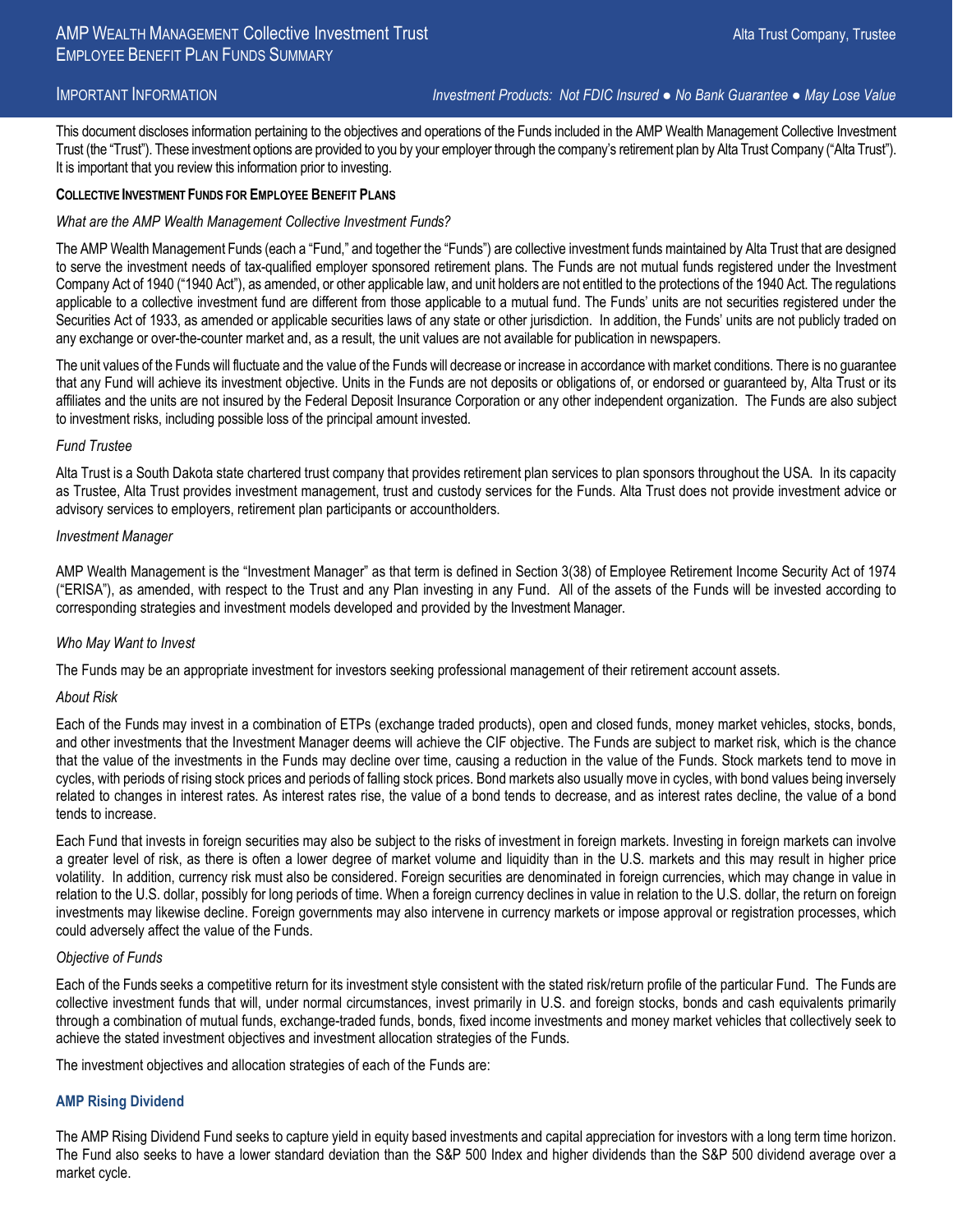# **AMP WEALTH MANAGEMENT COLLECTIVE INVESTMENT TRUST** (CONTINUED) **EMPLOYEE BENEFIT PLAN FUNDS SUMMARY** IMPORTANT INFORMATION

The AMP Rising Dividend Fund is comprised primarily of domestic and international stocks (American Depository Receipts) and Master Limited Partnerships. The Fund may also take some positions in mutual funds and exchange traded funds. Purchase considerations are based on dividend payment, fundamental/quantitative analysis and qualitative evaluation. Sell criteria are based on long term evaluation of; changes in the dividend, reduction in fundamentals, or significant sector changes. The proceeds may be invested in a higher ranked security or held in cash. The fund generally allocates 96 percent to securities but may reduce this amount based on the market cycle.

# **AMP Income Generating**

The Income Generating Fund seeks to provide a stable and consistent stream of income from the interest and dividend payments while attempting to maintain principal for investors with a short to intermediate term time horizon.

The strategy is designed to maximize current income while seeking a total return by focusing on high quality, diversified income producing investment options. The core of the portfolio is comprised of a diverse selection of bonds complemented with trust preferred securities, and some dividend paying equities to achieve the desired investment objective. With fixed income securities, there is the potential that interest rate fluctuation and market factors will produce some price variation. This fund's strategy is focused on income and is designed for a short to intermediate term investor. There are times that this portfolio may become more conservative due to market conditions. The fund allocation targets are as follows:

59-67% Investment Grade Fixed Income 15-25% Trust Preferred Securities 5-10% Dividend Stocks 3-6% Money Market fund or cash equivalent funds

# **Trustee and Management Fees**

There are no sales commissions charged for purchases and sales of interests in the Funds.

| i<br>۰.<br>۰,<br>×<br>×<br>۰.<br>v |
|------------------------------------|
|                                    |

| Cusip     | Fund Name                    | Trustee Fee <sup>1</sup> | <b>Management Fee</b> <sup>2</sup> | Service Fee <sup>3</sup> | Fee Total <sup>4</sup> |
|-----------|------------------------------|--------------------------|------------------------------------|--------------------------|------------------------|
| 001756105 | <b>AMP Rising Dividend</b>   | .20%                     | .50%                               | 0%                       | 70%                    |
| 001756204 | <b>AMP Income Generating</b> | .20%                     | .50%                               | 0%                       | .70%                   |

1 The Trustee Fee is paid to the Trustee out of Fund assets as compensation for its services and is in addition to the Management and Service Fees.

2 The Management Fee for each Fund, if any, is paid to the Investment Manager out of Fund assets as compensation for its services and is in addition to the Trustee and Service Fees.

<sup>3</sup> The Service Fee for each Fund, if any, is paid to the custodian or recordkeeper or other eligible party as designated by the Plan Fiduciary and is in addition to the Trustee and Management Fees.

4 The Fee Total includes all three fees indicated above. All fees are calculated based on the fair value of the assets held in each Fund as of each Valuation Date (as defined in the Declaration of Trust).

# **Expenses**

In addition to the Fees set forth above in this schedule, other applicable expenses may apply to each Fund for the administration and operation of the Funds as outlined in the Declaration of Trust, including but not limited to custody, audit, transfer agency, etc.

The Investment Manager may choose to invest the funds' assets in mutual funds, exchange traded funds or other investments that have their own internal expenses ("Acquired Expense"). Each Fund that makes such investments will also be subject to Acquired Expenses, as applicable.

# **Total Operating Expense**

The total operating expense of each Fund is the total of all fees, expenses, and credits. The expenses of the Funds in the AMP Wealth Management Collective Investment Trust are as follows:

| <b>Fund Name</b>             | <b>Fee Total</b><br>(see above) | <b>Acauired</b><br><b>Expense</b> | Administrative<br><b>Expense</b> | Total<br><b>Operating</b><br><b>Expense</b> | <b>Effect on</b><br>\$1,000<br><b>Annually</b> |
|------------------------------|---------------------------------|-----------------------------------|----------------------------------|---------------------------------------------|------------------------------------------------|
| <b>AMP Rising Dividend</b>   | 70%                             | .00%                              | .05%                             | 75%                                         | \$7.50                                         |
| <b>AMP Income Generating</b> | 70%                             | .02%                              | .11%                             | .83%                                        | \$8.30                                         |

# **Turnover Ratios**

The turnover ratios of the Funds in the AMP Wealth Management Collective Investment Trust are as follows: